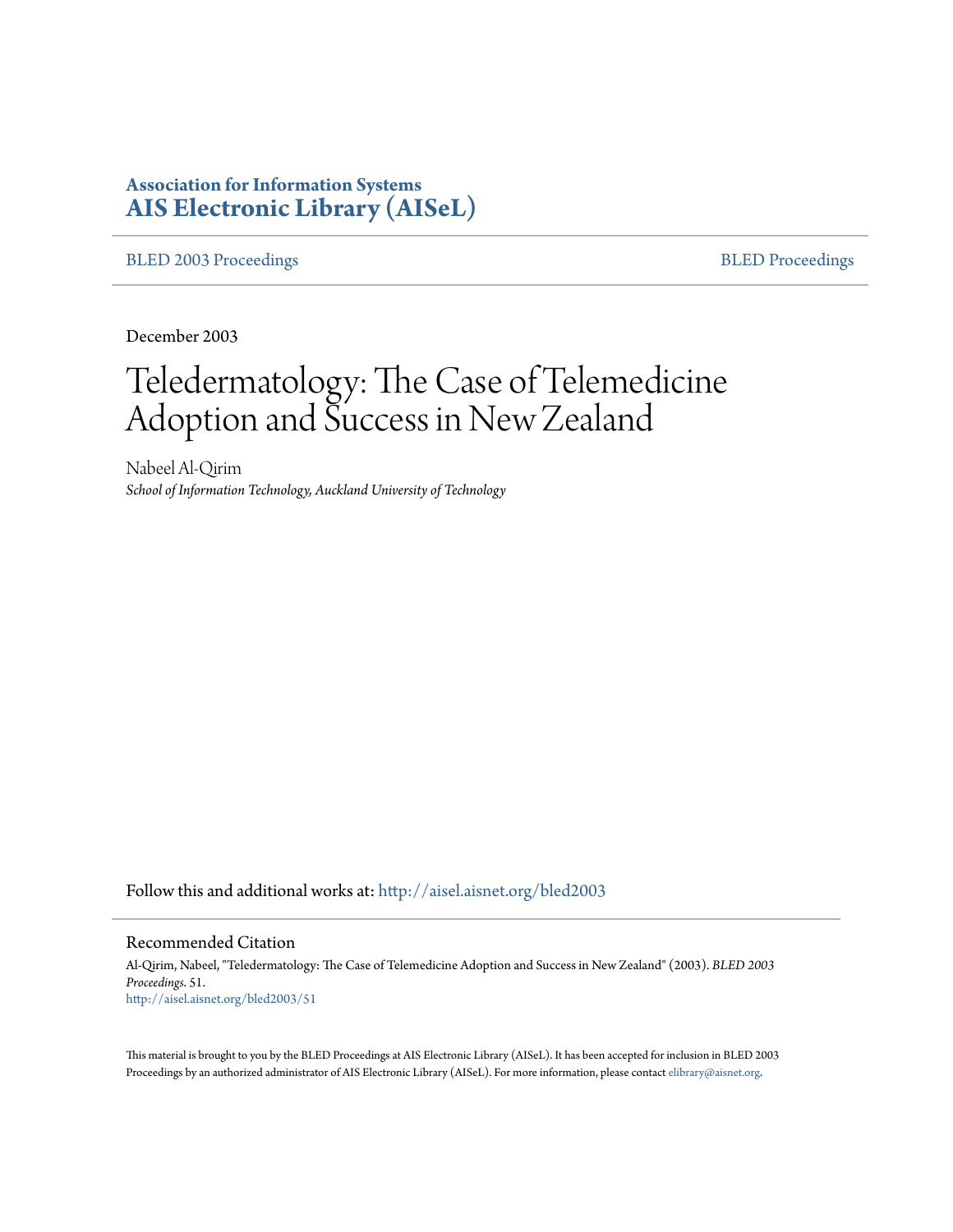## **16th Bled eCommerce Conference**

#### **eTransformation**

Bled, Slovenia, June 9 - 11, 2003

## **Teledermatology: The Case of Telemedicine Adoption and Success in New Zealand**

#### **Nabeel A. Al-Qirim**

School of Information Technology, Auckland University of Technology, New Zealand School of Management Information Systems, Deakin University, Australia Nabeel.Alqirim@aut.ac.nz

#### **Abstract**

*Using a theoretical framework extracted from thetechnological innovation theories, this*  research attempts to explain factors influencing the adoption and diffusion of *telemedicine utilising the video conferencing technology (TMVC) for dermatology within health Waikato (HW) in New Zealand. Findings indicate weak presence of critical assessment into technological innovation factors prior to TMVC adoption. Factors such as complexity, compatibility, and trialability were not assessed extensively by HW and could have hindered its adoption. TMVC was mainly assessed according to its relative advantage and cost effectiveness. This is essential but should consider other important factors explained in this research. The successful diffusion of TMVC in the case study relied on its economical benefit and on its effectiveness as a diagnostic tool. This research highlights the importance of the product champion factor on the successful adoption and diffusion of TMVC.* 

## **1. Introduction**

l

Telemedicine means medicine from a distance where distant and dispersed patients are brought closer to their medical providers through the means of telecommunication (OTA, 1995; Perednia & Allen, 1995; Wayman, 1994). Telemedicine emerges as a viable solution to New Zealand health providers in reaching out to rural patients, in offering medical services and conducting administrative meetings and training. Telemedicine covers a wide spectrum of benefits through the use of telemedicine utilising the video conferencing technology (TMVC) in areas such as consultations, diagnostics, therapeutic, transfer of patient related records, case management, training, and meetings.

The entire crown owned hospitals in New Zealand are managed by regional organisations known as Health and Hospital Services  $(HHS)^1$ . At the outset, despite the rapid growth and high visibility of telemedicine projects in countries like the US, relatively few patients are now being seen through telemedicine (Grigsby & Allen, 1997; Hassol, 1996;

<sup>1</sup> Recently, hospitals are now the provider arm of the District Health Boards, e.g., Waikato District Health Board (WDHB).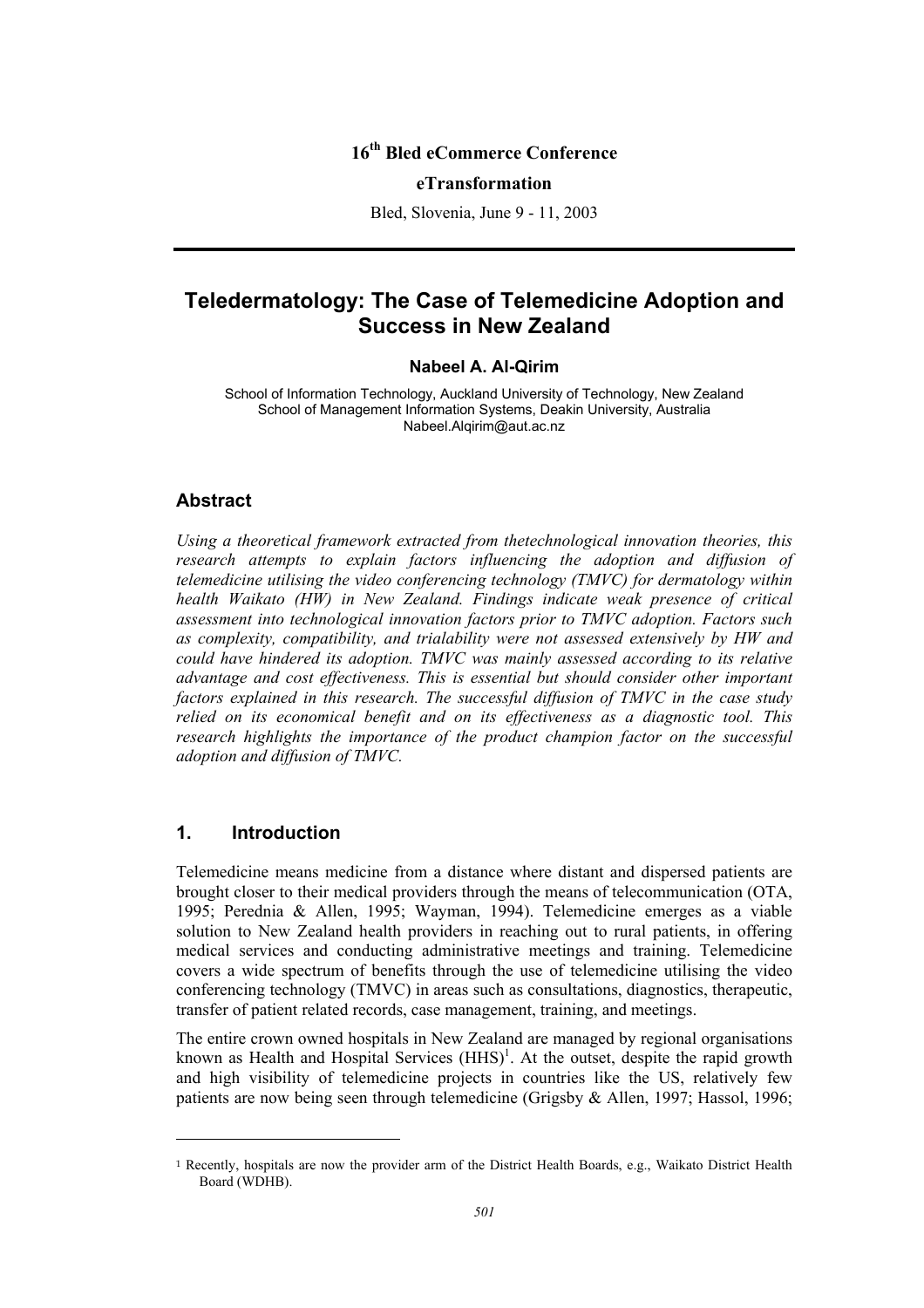Wayman, 1994). A study conducted by Perednia and Allen (1995) found that in almost every telemedicine project, tele-consultations accounted for less than 25% of the use of the system. It was mostly used for medical education and administration. The important unresolved issues identified revolve around how successful the telemedicine can be in providing quality health care at an affordable cost and whether it is possible to develop a sustainable business model that could maintain profitability over time. It is found that the successful adoption and diffusion of Telemedicine projects in the U.S relied on: (i) clinical expectations, (ii) matching technology to medical needs, (iii) economic factors like reimbursement, (iv) legal concerns (e.g., restrictions of medical practices across state lines (licensure)), and (v) social issues (e.g., changing physician behaviour and traditional practices and workflow), and (vi) organisational factors (16). Anderson (1) and Wayman (1994) have endorsed these issues as well. The obstacles pointed out by the above results raises concerns about success of telemedicine as a medical tool.

## **2. Research Objectives**

This research was interested in developing an understanding about factors influencing telemedicine adoption and diffusion (use) within one HHS in New Zealand. Particularly, in explaining why and how an HHS viewed and adopted TMVC and how it used TMVC. Issues arising from the two questions would depict accelerators and/or impediments to the wide adoption and diffusion of TMVC in New Zealand. This research focused on the adoption and diffusion of TMVC by health Waikato Ltd (HW), a leading HHS and one of the early adopters of TMVC in New Zealand. HW assessed the potential of adopting TMVC for psychiatry and dermatology. However, this research was interested in explaining factors influencing the adoption and diffusion of TMVC in dermatology only.

## **3. Theoretical Framework**

In search for models that could explain technologies adopted by organizations, Rogers' (Rogers, 1983; 1995) model appeared to be the most widely accepted model by researchers in identifying critical characteristics for innovations (Moore & Benbasat, 1992; 1996; Premkumar & Roberts, 1999; Thong, 1999). Rogers classical adoption model comprised the following factors: relative advantage, complexity, compatibility, observability, and trialability (shown in Table 1).

Some researchers contend that Rogers' theory is robust in predicting adoption/diffusion as well as non-adoption/non-diffusion only and it suits distinctive technologies (e.g., medical equipment, fax machines) with fixed features that do not change during the diffusion process (Larsen & McGuire, 1998; Moore & Benbasat, 1991; 1996). Other researchers argued that Rogers' model does not suit adoptions at the organisational level (Chau & Tam, 1997; Moore & Benbasat, 1991, 1996). However, Fichman and Kemerer (1993) and Kwon and Zmud (1987) stressed that the innovation attributes not only play an important role on its adoption only by organisations, but also support its post-adoption as well. They even extend their argument to include the adoption of complex technologies. Understandably, the strength of Rogers model could be complemented with other contexts in order to have a more holistic understanding about IS innovations in organisations (Fichman & Kemerer, 1993; Thong, 1999) and this could be the subject of a future research (cost and image in Table 1).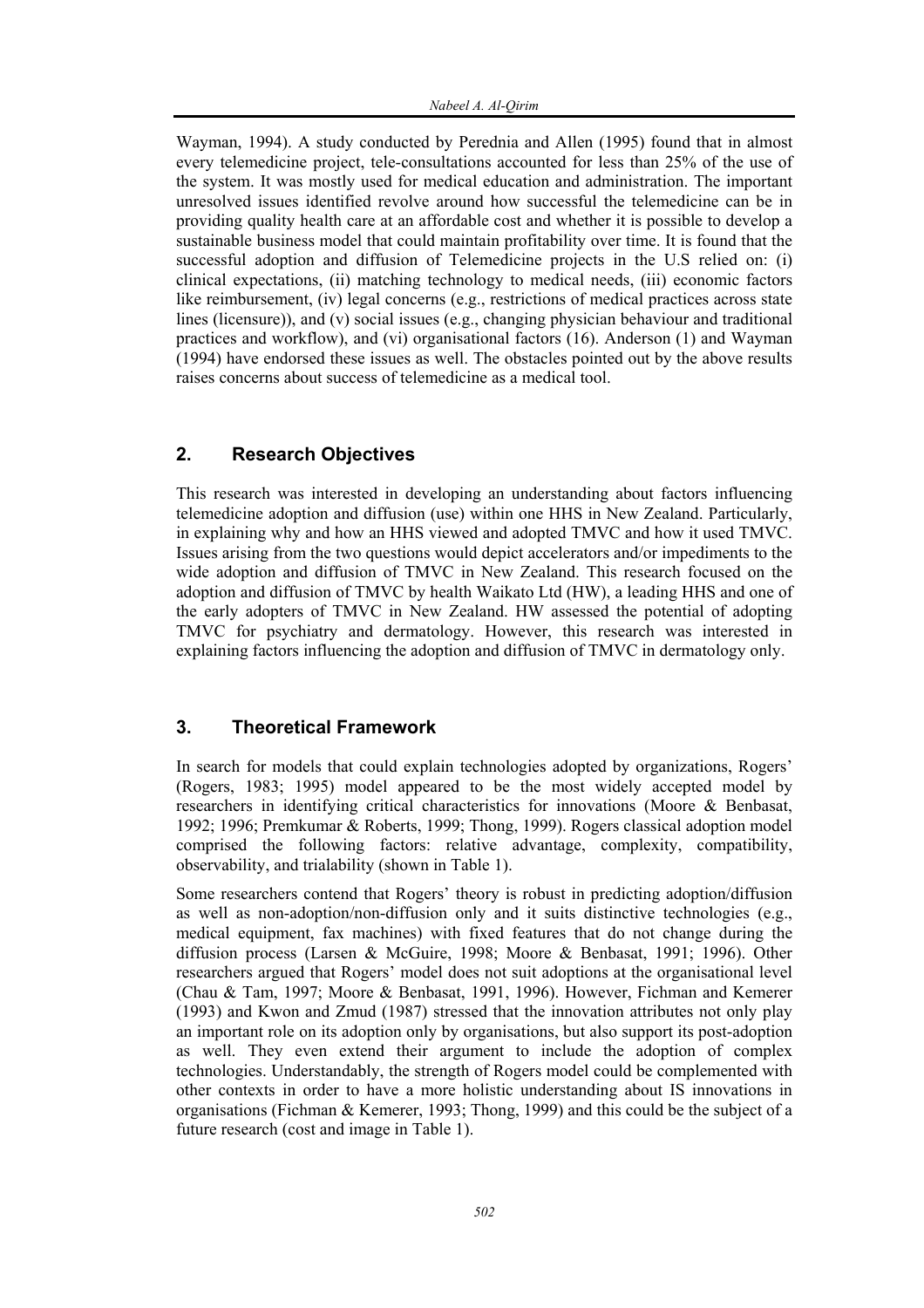| <b>Table 1:</b> Innovation Characteristics |                                                                                                                                                                  |
|--------------------------------------------|------------------------------------------------------------------------------------------------------------------------------------------------------------------|
|                                            | <b>Innovation Characteristics</b>                                                                                                                                |
| 1                                          | Relative advantage: the degree to which using technology is perceived as being<br>better than using its precursor of practices.                                  |
| $\overline{2}$                             | Complexity: the degree to which technology is perceived as being easy to use.                                                                                    |
| 3                                          | Compatibility: the degree to which using technology is perceived as being consistent<br>with the existing values, and past experiences of the potential adopter. |
| $\overline{4}$                             | Trialability: the degree to which technology may be experimented with on a limited<br>basis before adoption.                                                     |
| 5                                          | Observability: the degree to which the results of using technology are observable to<br>others.                                                                  |
| 6                                          | Cost: the degree to which technology is perceived as cost effective (Tornatzky $\&$<br>Klein (1982).                                                             |
|                                            | Image: enhance one's image or status in one's social system Rogers (1995).                                                                                       |

Rogers' (1995) compatibility characteristic is highly envisaged here as past studies (Austin, 1992; Austin, Trimm, & Sobczak, 1995) have considered the problem relating to physicians accepting information technology (IT) for clinical purposes. Tornatzky and Klein (1982) examined the relationship between innovation characteristics and adoption. Their findings are still valid and endorsed by recent research in IT adoption literature (Premkumar & Roberts, 1999; Thong, 1999). They emphasised the importance of Rogers' (1983,1995) model. Cost was outlined as an important factor by other researchers (Bacon, 1992; Elliot, 1996; Tornatzky & Klein, 1982) (Table 1). The image factor was found important to the adoption of technologies in the health literature (Little & Carland, 1991). Even-though Rogers (1995) highlighted the importance of the image factor on IT adoption he suggested that it could be studied from within the relative advantage characteristic. However, Moore and Benbasat (1996) stressed the image factor as an independent factor on its own (Table 1).

The research outcome is expected to add to the existing literature on adoption of complex technology such as TMVC for dermatology purposes. Further identification of those factors that facilitate and those that hinder adoption and diffusion of TMVC would not only assist the authorities of the organisation under study but also help other HHS and policymakers. This research is the first in New Zealand that uses the technological innovation theories in developing an insight into TMVC adoption criteria in the health sector represented by the case of HW.

## **4. Research Methodology**

The research will follow the qualitative paradigm using Yin's (1994) positivist (hard) case study methodology. Although Yin (1994) adopted an implicit positivist stance in describing case study research, his view that case studies are the preferred research strategy to answer the above type of questions would also be acceptable by the interpretive school (Walsham, 1995). The strength of case studies is the ability to capture a greater number of variables than is possible with any of the other strategies. This approach serves the exploratory nature of this research.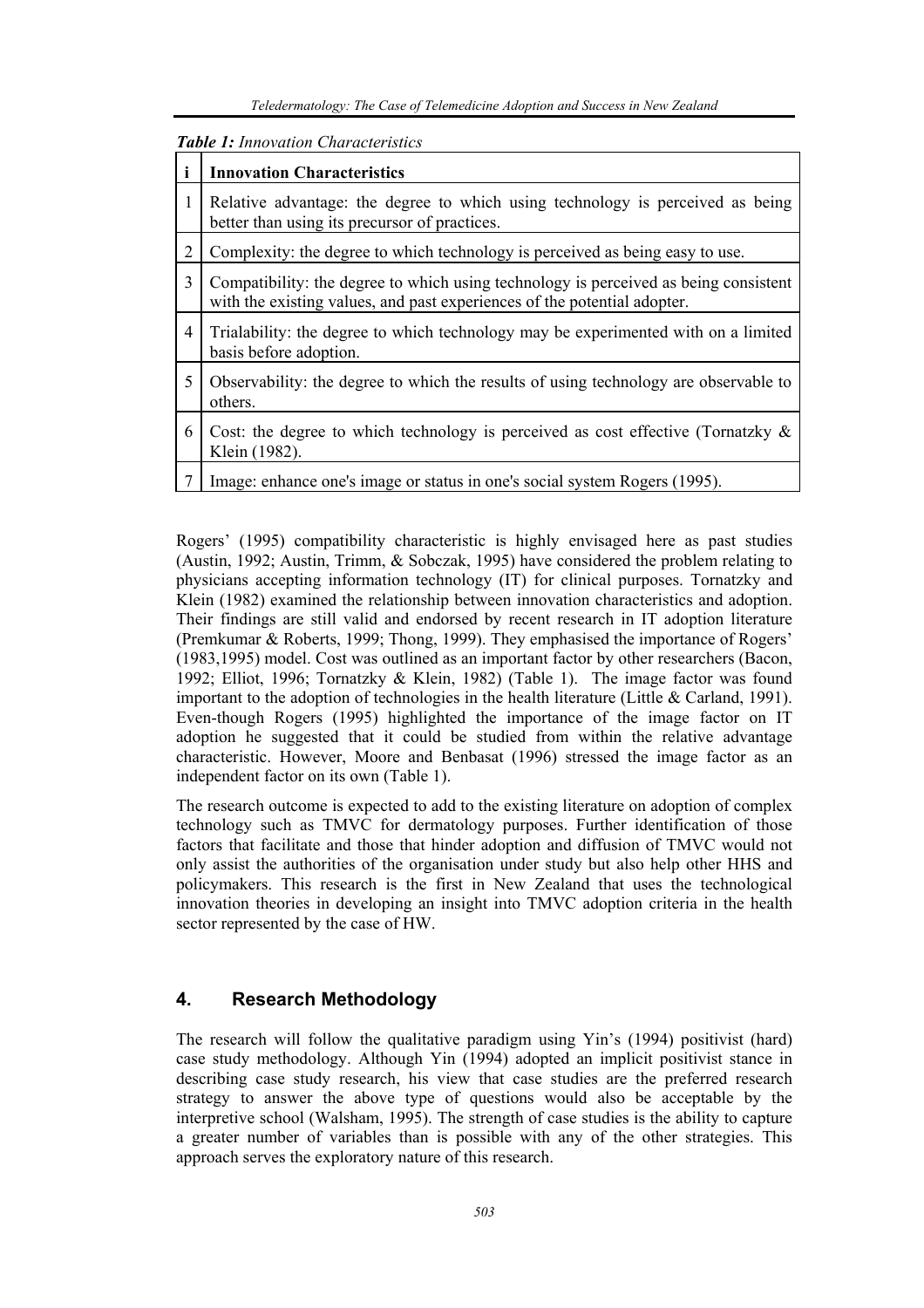Upon reviewing the literature, the researcher developed a set of questions: open-ended to begin with followed by focused questions targeting the adoption and diffusion specifics of TMVC in HW. Interviews were conducted with a consultant that was involved in the adoption phase of the TMVC project at HW, a dermatologist, and a dermatologist registrar during the period December 1999 and April 2000. Interviews were recorded on audiocassettes and notes were taken. Finally, the specialist dermatologist reviewed a draft of the research (during the composition phase) to ensure interpretations and conclusions made. The researcher in finalising this research considered the dermatologist views. As HW represented a single case, generalising the outcomes from this single case to other hospitals was not possible.

## **5. Case Background**

HW was established in 1886. HW is responsible for funding and providing services to 330,000 people living in the Waikato district of the central North Island of New Zealand (HW, 2001). It provides a range of health services to local and rural communities through one main speciality hospital (including an adjacent mental health hospital) and six rural hospitals. In 1994, HW identified the need for a solution to the rural health needs. They explored the option of establishing and linking the main hospital with various rural hospitals through a medical telemedicine network. They appointed a technical consultant to assess the feasibility of introducing the TMVC into HW. The consultant identified many advantages for TMVC in different clinical areas but pursued psychiatry and dermatology only as they were the only department that show interest in TMVC.

In September 1995, three TMVC-ISDN (integrated systems digital network) systems were leased (the third one was only used for a few weeks and was returned), one of which went to a rural Taumarunui Hospital, 100 miles (160 km) south of HW, where there was a single specialist physician and a number of medical officers. The 23-bed rural hospital serves a population of 10,000. The rural hospital offered no specialist surgical services at the time the TMVC system was installed but employed specialist physicians and medical practitioners.

The TMVC systems were not identical at the time of adoption, e.g., the unit in dermatology was upgraded in 1998 to ISDN 128 kbits/s bandwidth. Two years later, another TMVC unit running at 384 kbits/s was installed for educational purposes. This has not been used for consultations but continues to be regularly employed for educational and administrative purposes. The initial pilot studies involved experimenting with the TMVC in conducting dermatology and psychiatry sessions (later on, it was pursued in dermatology only).

## **6. Case Findings**

The following sub-sections depict findings for each of the characteristics shown in table 1. At the end of each subsection, findings from the post adoption phase are outlined.

### *Relative advantage*

HW has identified the various advantages of TMVC in comparison to their earlier practices: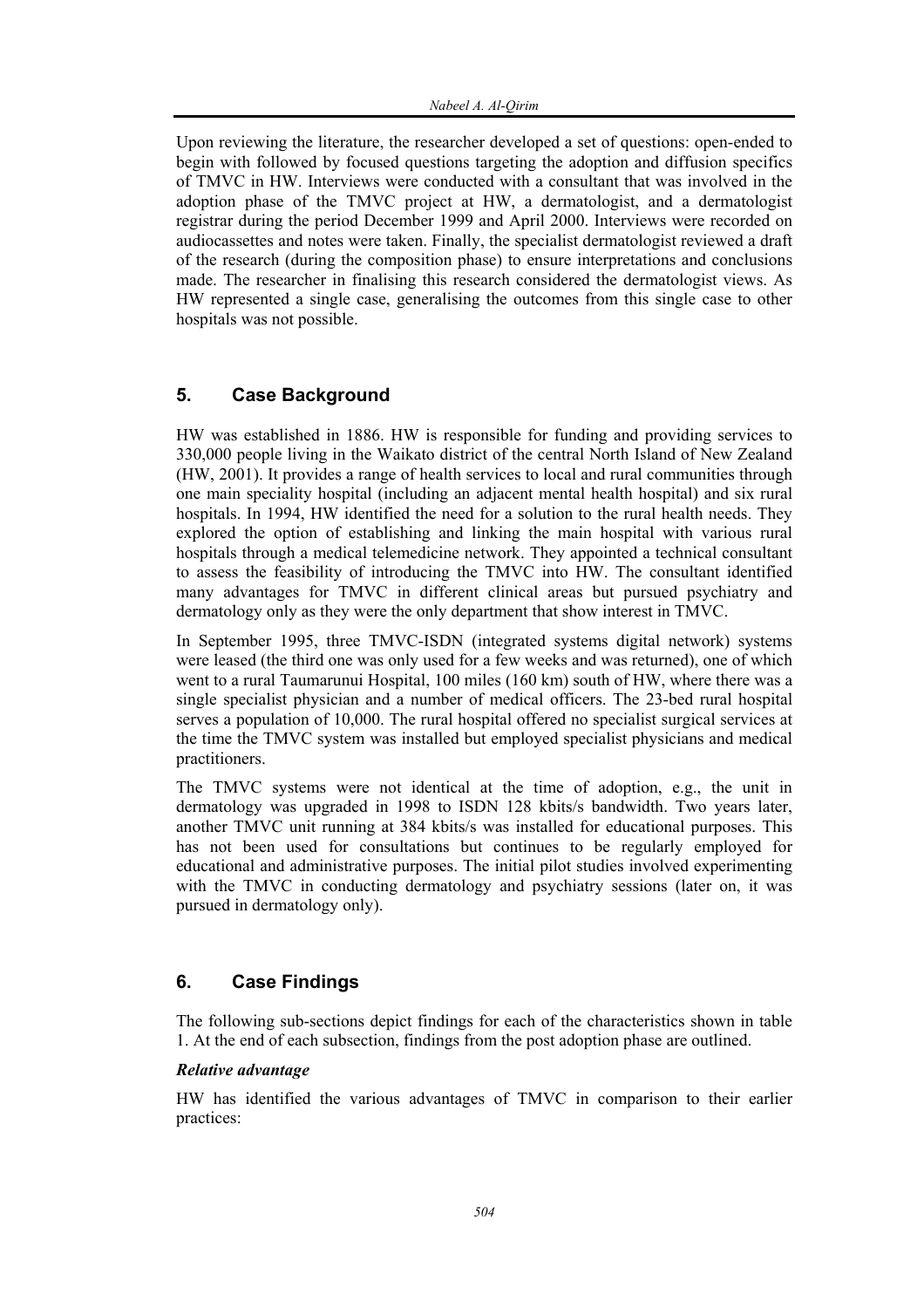- The system allowed instant and continuous access to remote and rural patients. By establishing the network, all rural hospitals would have instant access to specialists at the main hospital.
- Saving on patients' time lost in travelling to see specialist at the central hospital (e.g., 5 hours round trip between the main hospital and Tamarunui).
- Saving on doctor's time lost in travelling to see rural patients at rural hospitals.
- Could be used for medical training (continuing education).

The dermatology department of HW is participating in the UK Multicentre Teledermatology trial run by the Institute of Telemedicine and Telecare at Queen's University in Belfast in assessing the effectiveness and the financial feasibility TMVC. HW's studies (Oakley et al., 1996; 1997; 1998; 2000) were adapted from the UK Multicentre Teledermatology studies. This allowed HW benefiting from the experience of early adopters in dermatology.

## *Trialability and complexity*

The consultant along with the head of dermatology department "clinical director" participated in the assessment of the TMVC system and conducted few trials with the vendor's branches in Australia. He included clinicians during the assessment phase but their involvement was limited and not conclusive. They had to travel long distances (4 hours round trip) to trial the system, which was difficult to coordinate. The general perception developed that the system was not complex and with basic training it could be easy to operate. There were not many functions to master, or a need for keyboard expertise or tools knowledge, etc. like in the personal computer environment. Other issues like adopting a protocol that should govern TMVC encounters, the bandwidth and its reliability, and the technical specifications of the equipment were not explored thoroughly before adopting TMVC.

After adoption, technological problems proved frustrating as the TMVC encountered lots of blackouts due to an unreliable ISDN connection and related peripherals (the TMVC equipment). This resulted in the cancellation of several TMVC consultations. The 128 kbits/s ISDN connection and single chip, pan-tilt video camera was not sufficient to produce high quality images. There were concerns regarding the accuracy of clinical diagnosis made with the TMVC compared to face-to-face (one-on-one) consultations. HW further investigated this concern and found seventy five percent of cases were correctly diagnosed by TMVC. On the other hand, twelve percent were incorrectly diagnosed (Oakley et al., 1997). This was related to low clarity of the images transmitted via the TMVC and its failure in showing skin lesions (e.g., pigmented lesions, rashes). This could be enhanced with greater experience and improved image and communications technology. The study (Oakley et al., 1997) concluded that TMVC could be used with a reasonable degree of accuracy. HW even suggested the use of standard photographs using Polaroid or single reflex camera could be used before, after or instead of the TMVC.

TMVC in the remote site was situated in a room that had not been specifically prepared for telemedicine. The lighting was poor and the wallpaper was disturbing. This resulted in having poor quality images and consultations. However, a protocol was adapted from the UK trials that assisted HW in administering their TMVC encounters with rural patients. The diagnoses were discussed over the TMVC and a management plan was formulated that included a treatment plan and a follow-up plan (Oakley et al., 1998). Prior to the TMVC encounter, a database record including the patient's details was sent to the dermatologist by email. After the encounter the dermatologist filled a database report and was sent to the patient's GP by email (Oakley et al., 2000).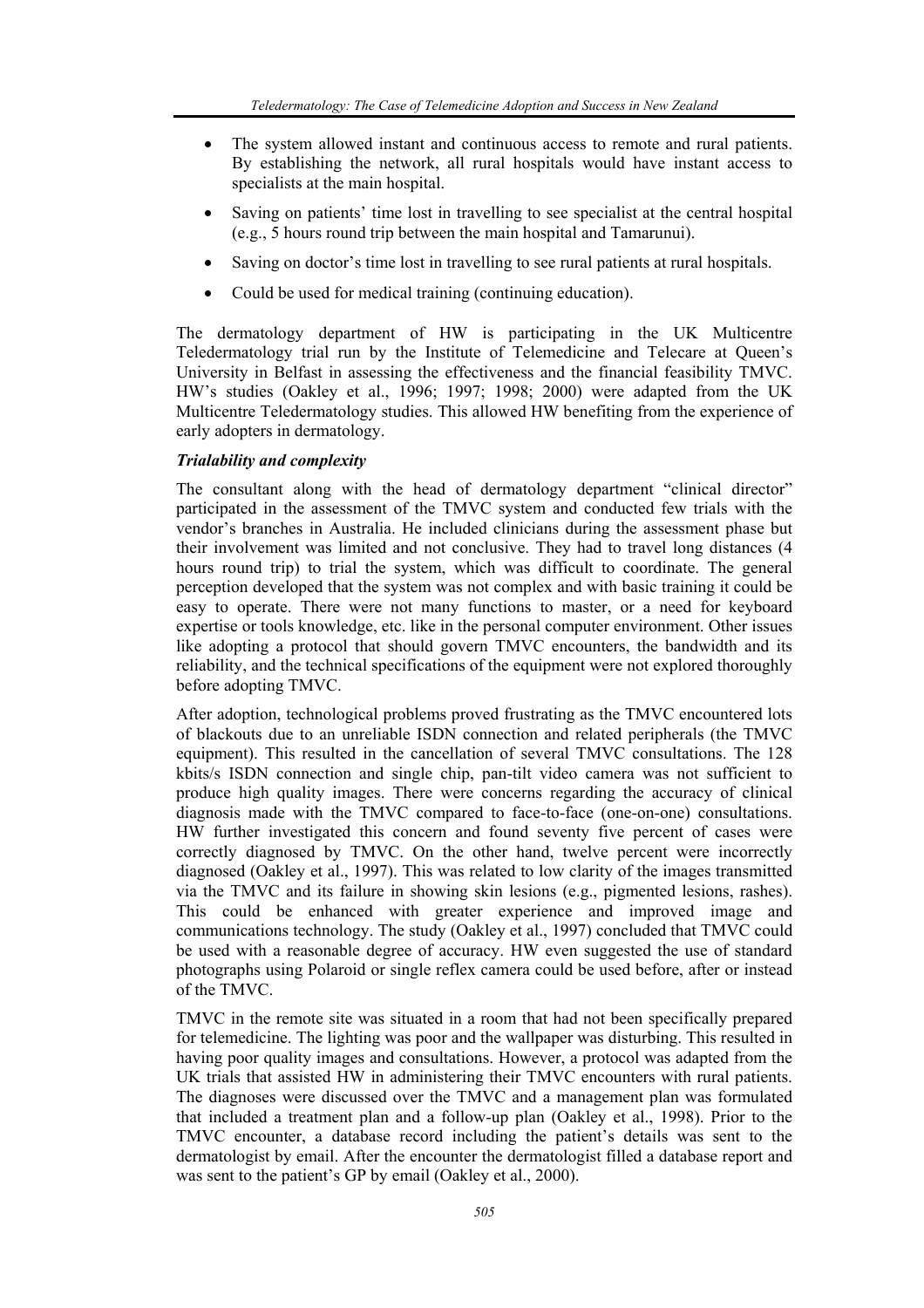## *Compatibility*

The general perception developed is that the technology is acceptable by consultants and physicians in seeing patients. HW refused one of the systems during the assessment phase because the TMVC camera used to make a loud noise while moving. This would annoy patients and physicians during TMVC encounters.

Patients' perceptions about being seen through TMVC were assessed by HW before adoption. The TMVC was a better option than travelling to the main hospital as it saved them valuable time and money. However, 96 percent agreed or strongly agreed that early diagnosis was better as it was a more face-to-face encounter (Oakley et al., 1997). There were some concerns about rapidly moving patients but no specific difficulty were reported about examining infants (Oakley et al., 1996; 1997). During 1995 a survey of rural patients attending HW clinic was conducted (unpublished as reported by the dermatologist). The majority of patients claimed they would prefer telemedicine consultations instead of attending a standard outpatient appointment. There were some concerns about the lack of familiarity with the technology among the older patients. They seemed reluctant to interact freely with the dermatologist at the other end of the connection.

After adoption, the TMVC system was not used immediately. It was the emergence of a dermatologist within HW with initiative to adopt the new technology that resulted in the success of TMVC in dermatology. The dermatologist showed keen interest in the technology and its advantages in seeing rural patients. This individual initiative and interest lead to the successful diffusion of TMVC for dermatology. The dermatologist was a product-champion in embracing the technology and in overcoming the different hindrances highlighted earlier. Surprisingly this dermatologist was not involved in the assessment phase prior to TMVC adoption. Later on, other dermatologists were trained to use the technology and reported no difficulties in using the system for clinical purposes or in familiarisation with the implemented protocol. However, the technological impediments highlighted in the preceding section frustrated the dermatologists and raised doubts about the usefulness of the technology in live tele-consultations and in the accuracy of the diagnosis. One of the main dermatologists indicated that it was possible to overcome some of those barriers by developing their experience with the TMVC system (e.g., the ability to accurately judge a symptom, to detect the actual colour of some of the skin diseases). However, a later study (Oakley et al., 1998) found that TMVC is moderately useful in dermatology. It proved its effectiveness as a follow up tool in seeing patients with known skin diseases where the TMVC is used for interview rather than detailed diagnosis. Dermatological diagnosis is made from both history and examination of the skin disease. Dermatologists are used to having diagnostic difficulties with skin diseases as they vary in nature and surrounding circumstances. The dermatologist could easily diagnose these skin diseases in person by biopsy, and/or choose a watch-and-wait policy to make an accurate diagnosis. Replacing this traditional practice, in light of the observed technological implications, seemed concerning to dermatologists.

### *Image and Observability*

HW considered TMVC to be an image enhancer. It would project HW as technology leaders and could be approached by other HHS for guidance and for consultation, as indicated by the consultant. HW was among the early participants in exploring the potential of telemedicine for medical care in New Zealand in the early nineties. The various stakeholders involved in assessing the importance of telemedicine for HW have witnessed its effectiveness in seeing rural patients. Some of HW's staff even visited a few telemedicine sites in the US including Mayo clinic in Minnesota. This resembled a trigger for exploring the potential of adopting TMVC in HW. However, the guidelines extended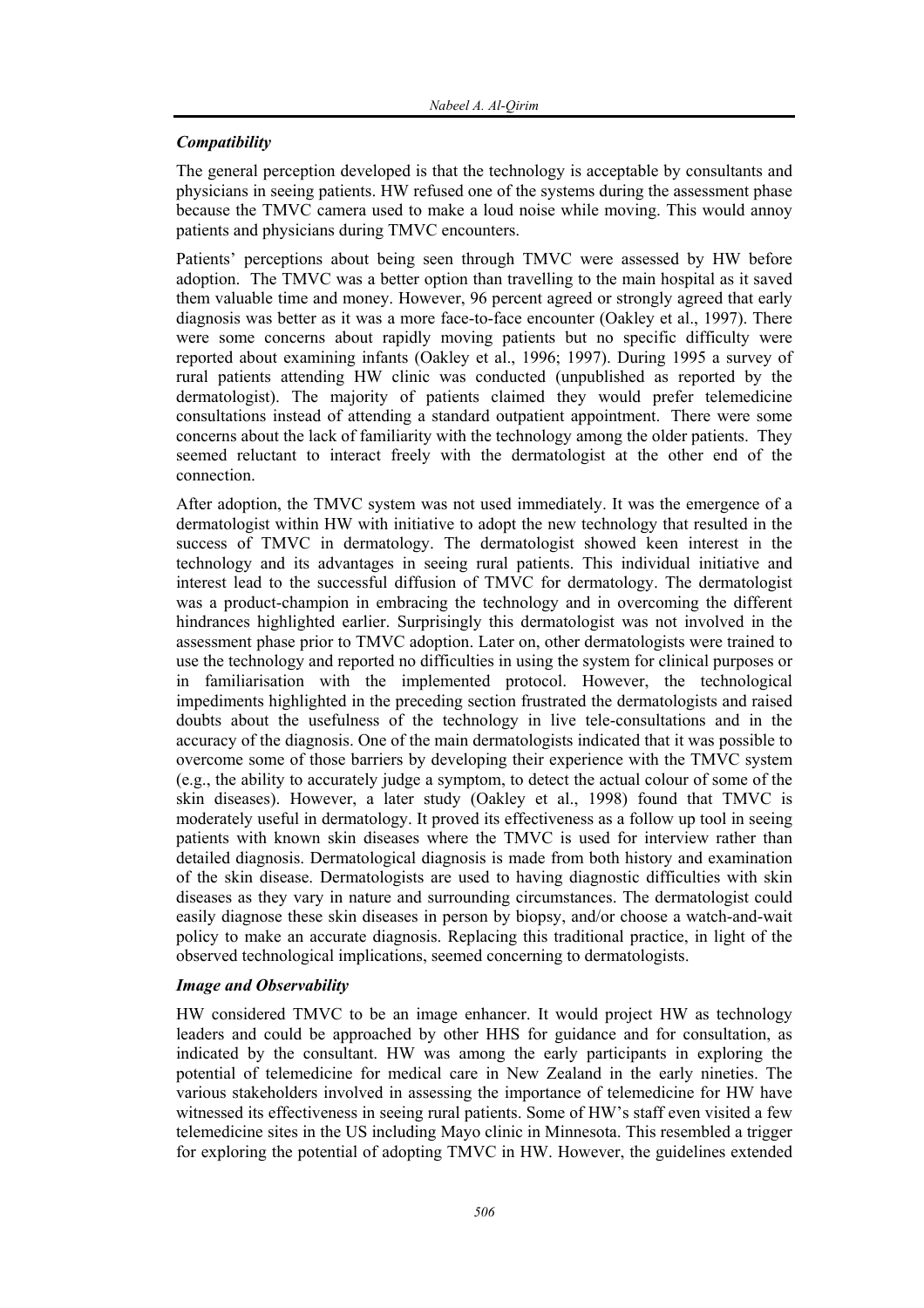from these visits were general and emphasised the suitability of TMVC as an efficient medical tool for rural and distant settings.

#### *Cost effectiveness*

HW went through an exhaustive cost-benefit analysis to justify the investment made on TMVC. HW anticipated to save at least NZ\$ 175,000 on clinician's time and on travelling expenses. The cost savings were expected to be more than what has been indicated because there was a lack in reliable financial data at various clinical and administrative applications (could not be included in the cost-benefit study). Also their study did not include cost savings that could be gained from the patient's side (time and expenses lost in commuting to main hospital for treatment). It was emphasised to reflect the total and actual costs of TMVC and not to include grant funds in the actual cost analysis simply because when these grants diminish, HW would not have to scout for new financial resources for their TMVC projects. This is particularly so in the light of strict funding from the New Zealand government, which has not been up with the increasing needs of the different HHSs (Neame, 1995).

After adoption, HW implemented a cost benefit analysis – part of the UK Multicentre Teledermatology trial (Oakley et al., 2000). Findings revealed that TMVC consultations were less time consuming for patients than hospital consultations and were less costly. Patients reported to travel on average (271 km) to see a specialist at HW. This would have cost them NZ\$160 compared with the NZ\$7 spent on commuting to the TMVC centre. The TMVC link seemed beneficial to them. Further, the average consultation time was almost similar to traditional appointments. Waiting-time was reported to be less than traditional dermatology consultations (Oakley et al., 1998). The study showed that the economic benefits of TMVC favoured the patient rather than the secondary health provider (Oakley et al., 2000).

Other impediments highlighted by the literature (Perednia & Allen, 1995), such as reimbursement and licensure were critical in the case of HW, as emphasised by the dermatologist. Reimbursement is in fact a critical factor that has contributed to the lack of expansion of the telemedicine network. The '"provider" (HW) depends on payment from the "purchaser" of health services - one of the difficulties in NZ is determining who should pay for remote consultations when these are in a location where HW does not offer a face-to-face service. Licensure was not much of an issue until recently, when it has been necessary to introduce a credentialing system to each department and its medical staff. Credentialing extends to teleconsultations requiring appropriate training. The dermatologist further commented that the legal situation for telemedicine consultations is not clear here or anywhere else.

## **7. Case Discussion**

### *Prior to TMVC adoption*

It was demonstrated that TMVC would provide various advantages to HW in seeing rural patients and in integrating the various dispersed rural hospitals with the main centre. This would boost effective and quality medical care across HW and the other HHSs.

According to the research findings, factors like relative advantage, cost effectiveness, observability, and image were main contributors for TMVC adoption in HW, with more emphasis on the first two being the main influencers and the rest acting as facilitators and accelerators. This substantiates Bacon's (1992) findings, which indicated that organisations adopt IT projects based on their support for explicit business objectives (e.g., relative advantage) and on their cost effectiveness. However, these two main factors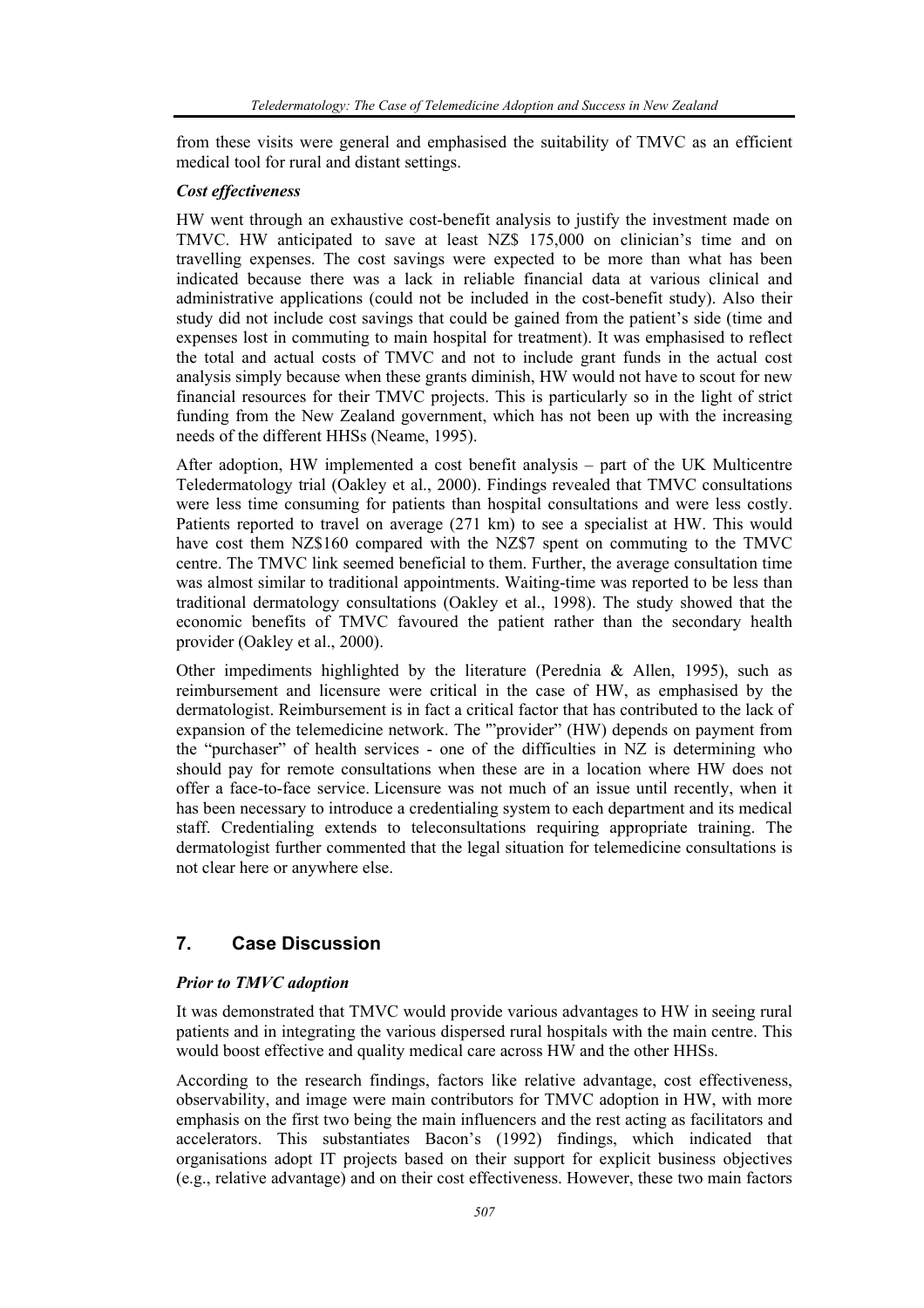(relative advantage, and cost) and other accelerators (image and observability) are not sufficient to guarantee successful adoption and diffusion of TMVC. HW has undertaken an exhaustive cost-benefit analysis to justify the investment made on TMVC but did not undertake a similar approach in assessing the impact of the other factors: complexity, compatibility, and trialability. The TMVC equipment and the bandwidth have failed HW on several clinical occasions. The failure of the TMVC equipment in providing accurate and clear images raised doubts about the success of the technology as a suitable medical tool. Although the dermatologist emphasised that such shortcomings could not easily be detected by experimenting "trialability" with the equipment before adopting it and pointed to the fact that training and developing experience takes a period of time, this does not mean ignoring the trialability perspective completely.

This case points to the need for such an approach by HW and other potential HHS in assessing the real potential of TMVC alongside essential innovation characteristics (in table 1) before adopting TMVC. This could be justified in part due to the fact that the technology was newly introduced in New Zealand and there is not much understanding about its complexities or incompatibilities among suppliers and potential adopters. That's why early adopters of the technology face higher risks and encounter higher expenses in gaining the technology and the "know-how": implementing it, integrating it, conducting research, and development. Other HHSs interested in TMVC would benefit from the reduced prices and the advancement in the technology and the experiences of early adopters. After adoption, HW realised this fact and joined the UK trials in order to benefit from their experience with dermatology and replicated their studies within HW.

This research emphasised the importance of having a product champion for the successful uptake of TMVC. Without this champion the project would have failed in progressing any further. Although this research did not highlight this emergent feature in the theoretical framework section, earlier research pointed to its importance on innovation success (Rogers, 1983; 1995). Understanding features pertaining to this factor could be the subject of a separate research on its own.

In addition, this research highlights the importance of addressing the following issues by HW's and other HHS's management prior to TMVC adoption:

- Studying TMVC in relation with clinical and administrative applications. This should justify TMVC uptake in the different areas, e.g., dermatology, psychiatry, radiology, education, meetings, etc., and whether it could be relied on as an efficient tool. If TMVC is going to be used as a clinical tool, then TMVC emerges as a viable solution within a rural setting. In the case of HW, the TMVC was an ideal solution for connecting the rural hospitals with the main speciality hospital. On the other hand, selecting the right technology for the clinical area is essential in order not to waste valuable resources.
- Studying TMVC in relation with clinical practices. This refers to the possibility of accepting seeing patients through TMVC by dermatologists. Addressing this human-machine interaction is essential in depicting TMVC success or failure as highlighted by the case and the health literature (Austin, 1992; Austin et al., 1995). Introducing a protocol that would organise TMVC interactions with patients is envisaged here in overcoming lots of incompatibilities.
- In line with (Austin, 1992), this research emphasises the importance of user's (patients, nurses, clinicians, and other potential users of the system) involvement and acceptance to ascertain the successful adoption and diffusion of TMVC. The product champion could play a major role in encouraging clinicians and other end-users in using and in accepting the technology. Looking for clinical leaders and product champions that would take ownership of the TMVC system and guarantee its success before and after adoption. However, this research was not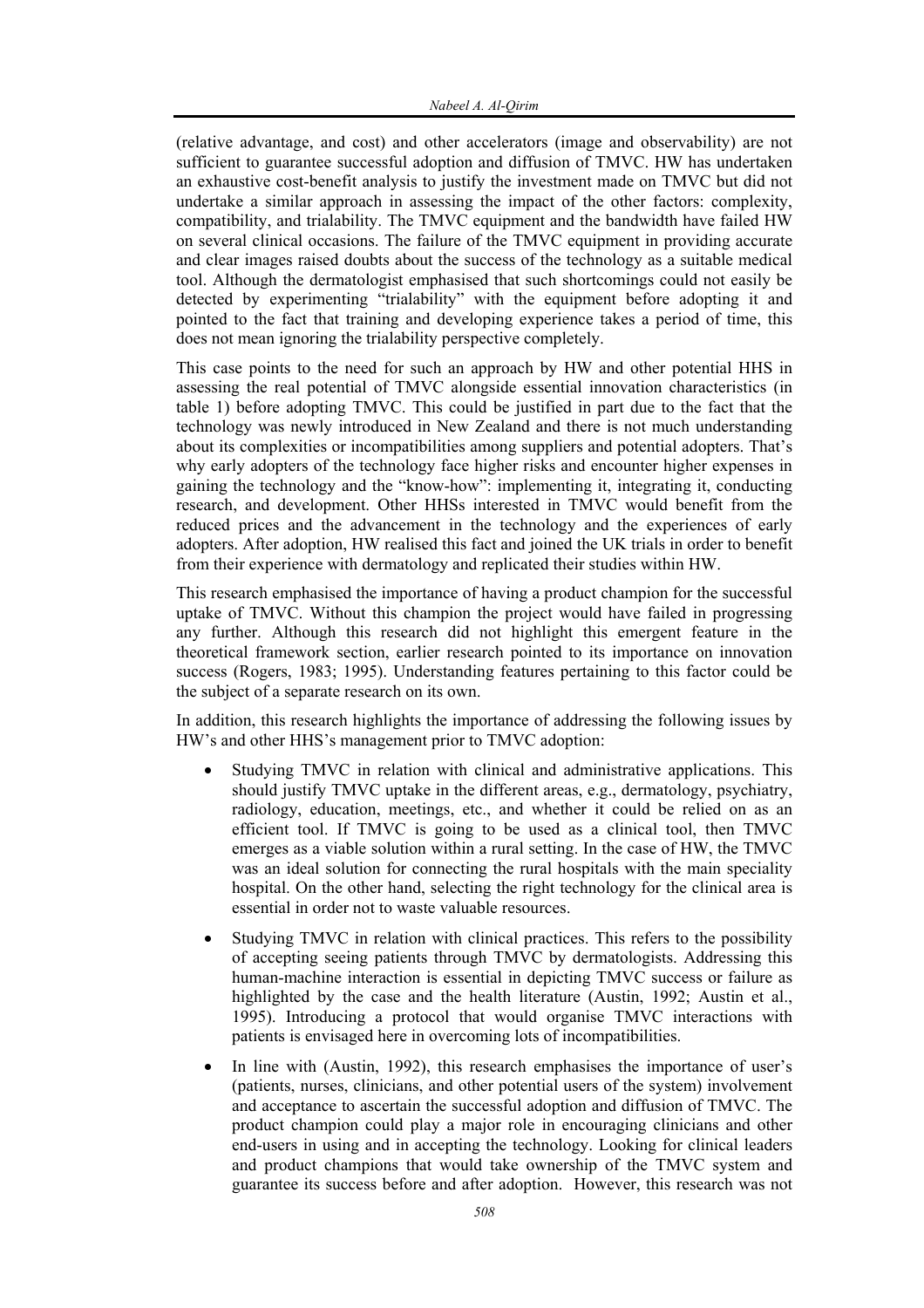able to validate this assertion prior to TMVC adoption, as the champion dermatologist was not involved in that stage.

#### *After TMVC adoption*

This research pinpointed two areas of concern that would hinder the successful diffusion of TMVC within HW and other HHS at the long run:

- The economic benefits of TMVC were found to favour the patients rather than HW. This fact would have hindered its adoption in the first place. On the other hand, TMVC would provide patients with fast access to quality care. This is indeed a valid point and one of the main goals of telemedicine. However, in light of the stiff funds from the government and the financial pressure exerted on HW, HW and other HHS could increase their fees for the TMVC encounters in line with the savings made by patients. This will benefit all the parties involved in the TMVC encounters and HW would succeed in sustaining its TMVC service to rural areas. The dermatologist emphasised that HW cannot increase its fees as their income is fixed and is supplied by the "purchaser" (now the DHB). HW is not allowed to charge the patient extra for consultations or treatment provided by the public hospital. However, in light of the above discussion, a special pricing model could be introduced specifically for telemedicine in New Zealand. This would lead to the wide adoption and diffusion of TMVC in New Zealand. This point needs further investigation.
- In line with the relative advantage characteristic, the current TMVC equipment did not seem to be suitable for dermatology as a diagnostic tool. Although it proved its success as a follow-up tool, its failure as a diagnostic tool as such eliminated one of the main objectives of having the TMVC system in the first place. The solution would require upgrading the specifications of the TMVC equipment and the bandwidth to a higher capability and introducing new devices (e.g., dermascope) in conjunction with the TMVC equipment. This is a very expensive option and financially infeasible. HW even raised doubts about the overall usefulness of the TMVC equipment for dermatology in the first place. On the other hand, the use of a standard camera and email would be the best applicable solution (HW developed a system for still image/historical data referrals and it is not being used!). Later on, the dermatologist commented that higher specification equipment would increase the number of accurate diagnoses but the equipment used in the department is not considered a failure. It continues to be used, despite its age and the availability of much more useful technology. This further emphasises the product-champion feature highlighted above. The dermatologist further commented that a large body of research indicates that interactive teledermatology (e.g., TMVC) results in more accurate diagnoses than pre-recorded teledermatology. The latter is more convenient and less costly however. A hybrid system may be the best compromise.

However, HW was quite successful in joining other communities in the teledermatology area (the UK trials) where they benefited from their experience and took part in their research studies (Oakley et al., 1996; 1997; 1998; 2000) in analysing TMVC effectiveness. Most importantly, the adoption of the clinical protocol allowed the seamless integration of the technology with core clinical practices and hence hedged against alienating the TMVC equipment by dermatologists. All of that was not possible without the presence of the champion dermatologist within HW.

Telemedicine is being used successfully in countries like the US as indicated by interviewees. This entails further research into the effects of other factors in facilitating TMVC adoption and diffusion. Organisational, individual, and environmental factors are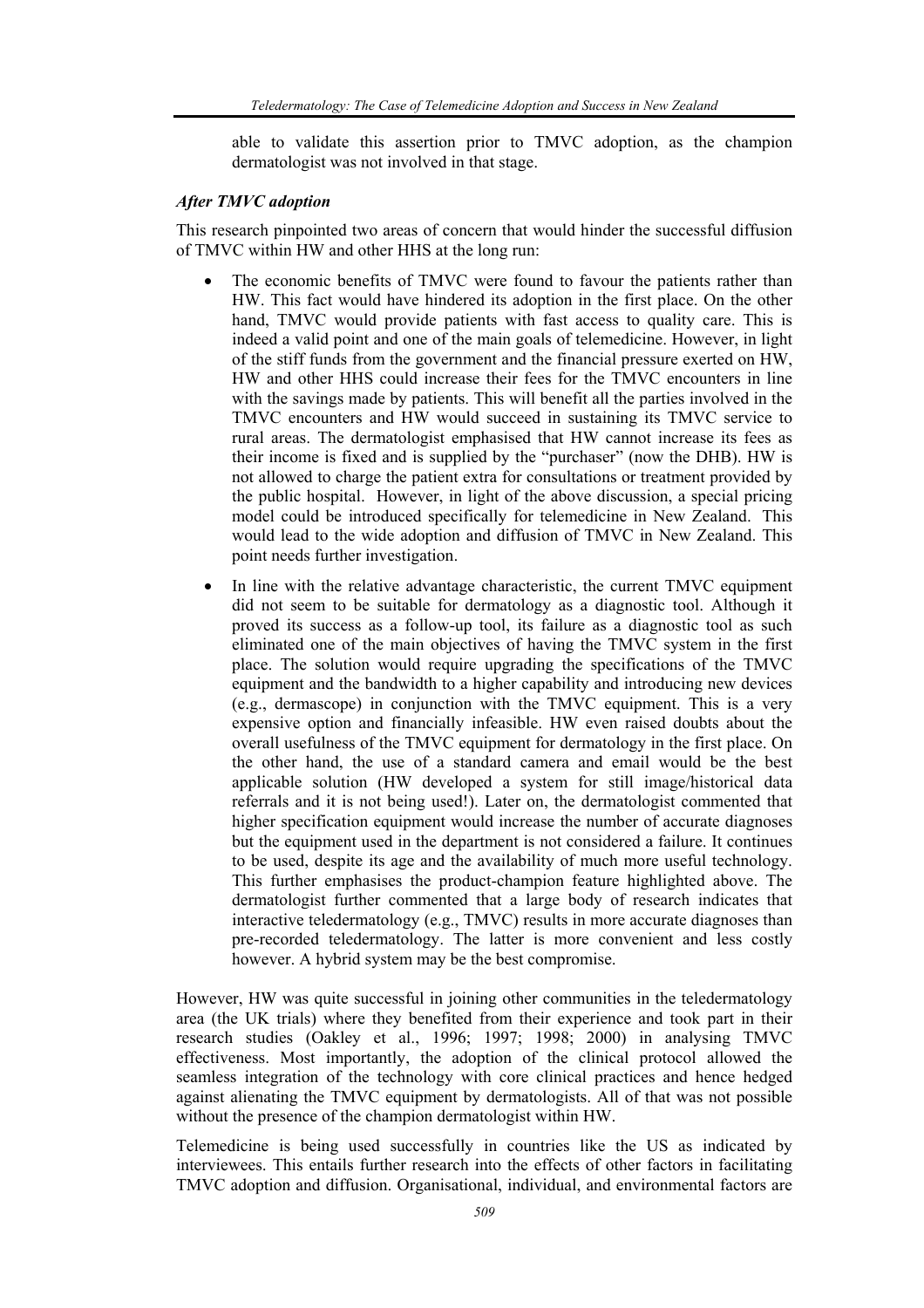highly emphasised here as indicated by researchers (Perednia & Allen, 1995; Tprnatzky & Klein, 1982) and by the dermatologist at HW. On the other hand, TMVC has a great potential to diffuse in New Zealand, as it does not face (wider scale) the more complicated licensure and reimbursement like the U.S.

## **8. Conclusion**

It has been suggested that technological innovation characteristics and specifically Rogers' (1995) model has helped in gaining a richer picture about factors influencing TMVC adoption within HW and in identifying most influential ones. It has helped also in explaining various features pertaining to TMVC from various angles with respect to the depicted factors. This entails a thorough look and assessment into innovation characteristics as precursor to TMVC adoption.

The adoption of complex technologies like TMVC is not a straightforward process and should not be assessed according to its cost benefit analysis only. The adoption decision for TMVC should consider various essential factors, including innovation factors, pertaining to technology and to potential adopters (involving all the stakeholders in the TMVC encounters). Although TMVC delivered convenient and fast quality care to rural patients, the successful diffusion of TMVC was found to rely on its economical feasibility to HW. HW even raised doubts about the suitability of the adopted technology for clinical purposes. Thus, unless HW addresses these obstacles, the diffusion of TMVC will be limited. This is essential to reap the real benefits from telemedicine in New Zealand.

#### **References**

- Anderson, J. (1997). Clearing the way for physicians: Use of clinical information systems. *Communication of the ACM, 40*(8), 83-90
- Austin, C. (1992) *Information systems for health services administration.* Michigan: AUPHA Press/Health Administration Press.
- Austin, C., Trimm, J., & Sobczak. P. (1995). Information systems and strategic management. *Healthcare Management Review*, *20*(3), 26-33.
- Bacon, C. (September 1992) The use of decision criteria in selecting information systems/technology investments. *MIS Quarterly,* 369-386.
- Chau, P. & Tam, K. (March 1997). Factors affecting the adoption of open systems: An exploratory study. *MIS Quarterly*.
- Elliot, S. (1996). Adoption and implementation of IT: An evaluation of the applicability of Western strategic models to Chinese firms. In Kautz, K., & Pries-Heje, J. (Eds.), *Diffusion and adoption of information technology* (15-31). London: Chapman & Hall.
- Fichman, R & Kremerer, C. (Winter 1993). Adoption of software engineering process innovations: The case of object-orientation, *Sloan Management Review*, 7-22
- Grigsby, B. & Allen, A. (1997). 4<sup>th</sup> annual telemedicine program review. *Telemedicine Today,* 30-42*.*
- Hassol, A. (1996). Surprise from the Rural Telemedicine Survey. *Telemedicine Today,* 5- 41.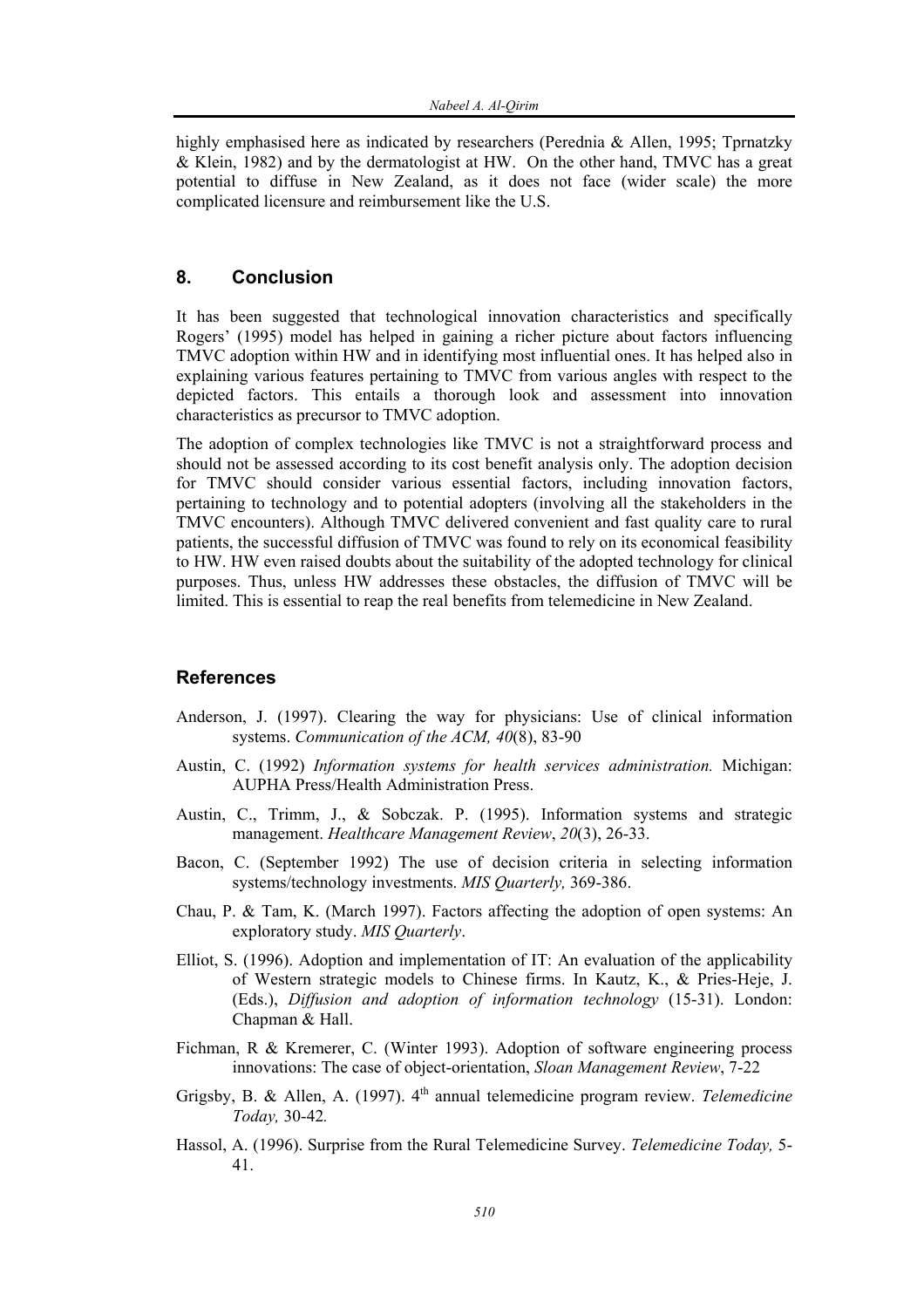- (HW) Health Waikato Web site. Retrieved 11 October 2001 from the Web: http://www.waikatodhb.govt.nz/HW/.
- Kwon, T., & Zmud, R. (1987). Unifying the fragmented models of information systems implementation. In Borland, R. & Hirschheim R. (Eds*), Critical issues in information system research* (252-257). New York: John Wiley.
- Larsen, T. (1998). Information systems innovation: A framework for research and practice. In Larsen, T. & McGuire, E. (Eds.) *Information systems innovation and diffusion: Issues and directions* (411-434). Hershey, PA: Idea Group Publishing.
- Larsen, T. & McGuire, E. (Eds.) (1998*) Information systems innovation and diffusion: Issues and directions*. Hershey, PA: Idea Group Publishing.
- Little, D., & Carland, J. (Winter 1991). Bedside nursing information system: A competitive advantage. *Business Forum Winter,* 44-46
- Moore, G., Benbasat, I. (1991). Development of an instrument to measure the perceptions of adopting an information technology innovation, *Information Systems Research, 2*(3), 192-221.
- Moore, G., & Benbasat, I. (1996). Integrating diffusion of innovations and theory of reasoned action models to predict utilisation of information technology by endusers. In
- Neame, R. (1995) *Issues in developing and implementing a health information system*. Ministry of Health: Wellington.
- Oakley, A., Astwood, D., Loane, M., Duffill, M., Rademaker, M. & Wootton, R. (February 1997). Diagnosis accuracy of teledermatology: results of a preliminary study in New Zealand. *New Zealand Medical Journal, 5*1-53.
- Oakley, A., Duffill, M., Astwood, D., & Reeve, P. (1996). Melanoma diagnosis by telemedicine. *Journal of Telemedicine and Telecare, 2,* 174-175.
- Oakley, A., Duffill, M., & Reeve, P. (1998, August 14). Practicing dermatology via telemedicine. *New Zealand Medical Journal,* 296-299.
- Oakley, A., Kerr, P., Duffill, M., Rademaker, M., Fleisch, P., Bradford, N. & Mills, C. (2000). Patient cost-benefits of realtime teledermatology – a comparison of data from Northern Ireland and New Zealand. *Journal of Telemedicine and Telecare, 2,* 97-101.
- (OTA) Office of Technology Assessment U.S Congress (1995). *Bringing health care on line: The role of information technologies,* OTA-ITC-624. Washington, D.C: US Government Printing Office.
- Perednia, D., & Allen, A. (February 1995). Video conferencing technology and Clinical Applications. *The Journal of the American Medical Association (JAMA), 273*(6), 483-488
- Premkumar, G., & Roberts, M. (1999). Adoption of new information technologies in rural small businesses. *The International Journal of Management Science (OMEGA*), *27*, 467-484.
- Rogers, E. (1983). *Diffusion of innovation.* 3rd Edition. New York: The Free Press.
- Rogers, E. (1995). *Diffusion of innovation.* 3rd Edition. New York: The Free Press.
- Thong, J., & Yap, C. (1995). CEO characteristics, organisational, characteristics and information technology adoption in small business. *Omega, International Journal of Management Sciences*, *23*(4), 429-442.